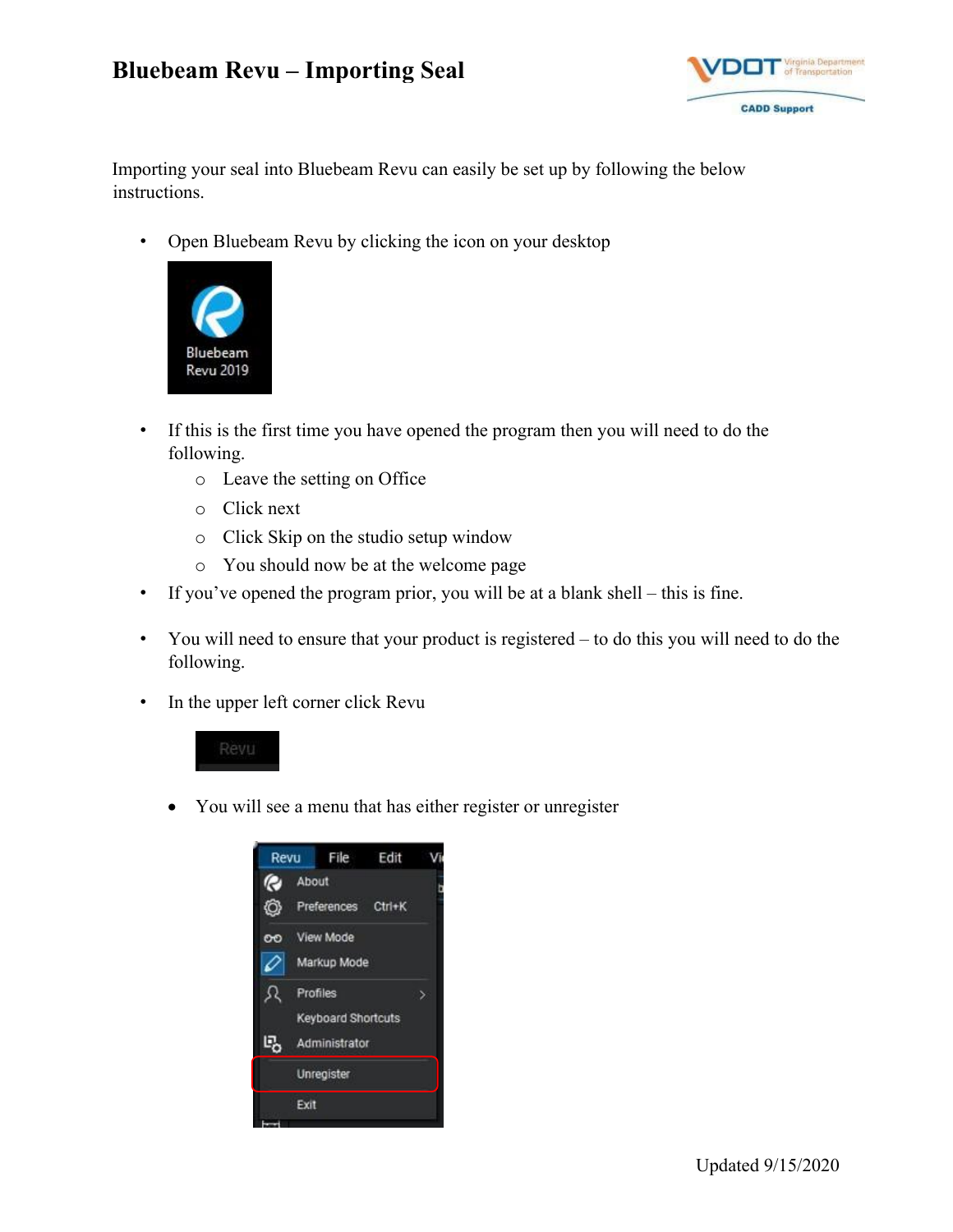## **Bluebeam Revu – Importing Seal**



- If it says register then click on it
- If it says Unregister then create a blank document.
- To create a blank document you will need to do the following.
	- o Go to File
	- o Click New
	- o Choose the default 8.5" x 11" setting
	- o Click OK

| Template:   | <custom><br/><math>\check{ }</math></custom> |
|-------------|----------------------------------------------|
| Width:      | Inches<br>8.5<br>Height:<br>11<br>Inches     |
|             | Portrait<br>п                                |
|             | Landscape                                    |
| Style:      | Blank<br>$\checkmark$                        |
| Page Count: | 1<br>$\ddot{\phantom{0}}$                    |

- The next step is to import your stamp; to do this you will need to do the following
	- o Click Tools
	- o Stamp
	- o Import Stamp